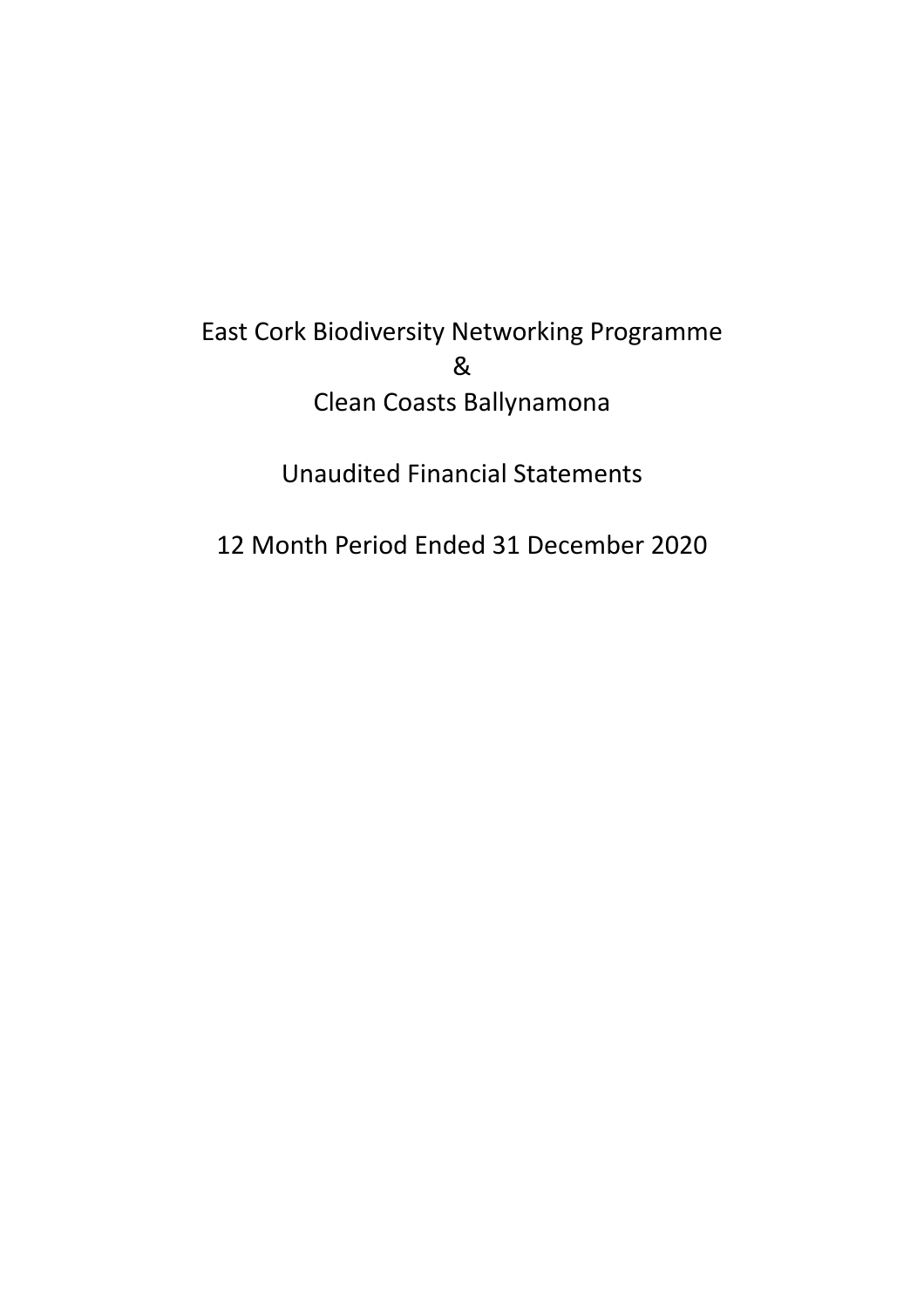# **Contents**

| Reference and Administrative Details, Trustees and Advisors | 3  |
|-------------------------------------------------------------|----|
| Trustees' Report                                            | 4  |
| Trustees' Responsibility Statement                          | 5  |
| <b>Statement of Financial Activities</b>                    | 6  |
| <b>Statement of Financial Position</b>                      | 7  |
| <b>Statement of Cashflows</b>                               | 8  |
| Notes to the Financial Statements                           | 11 |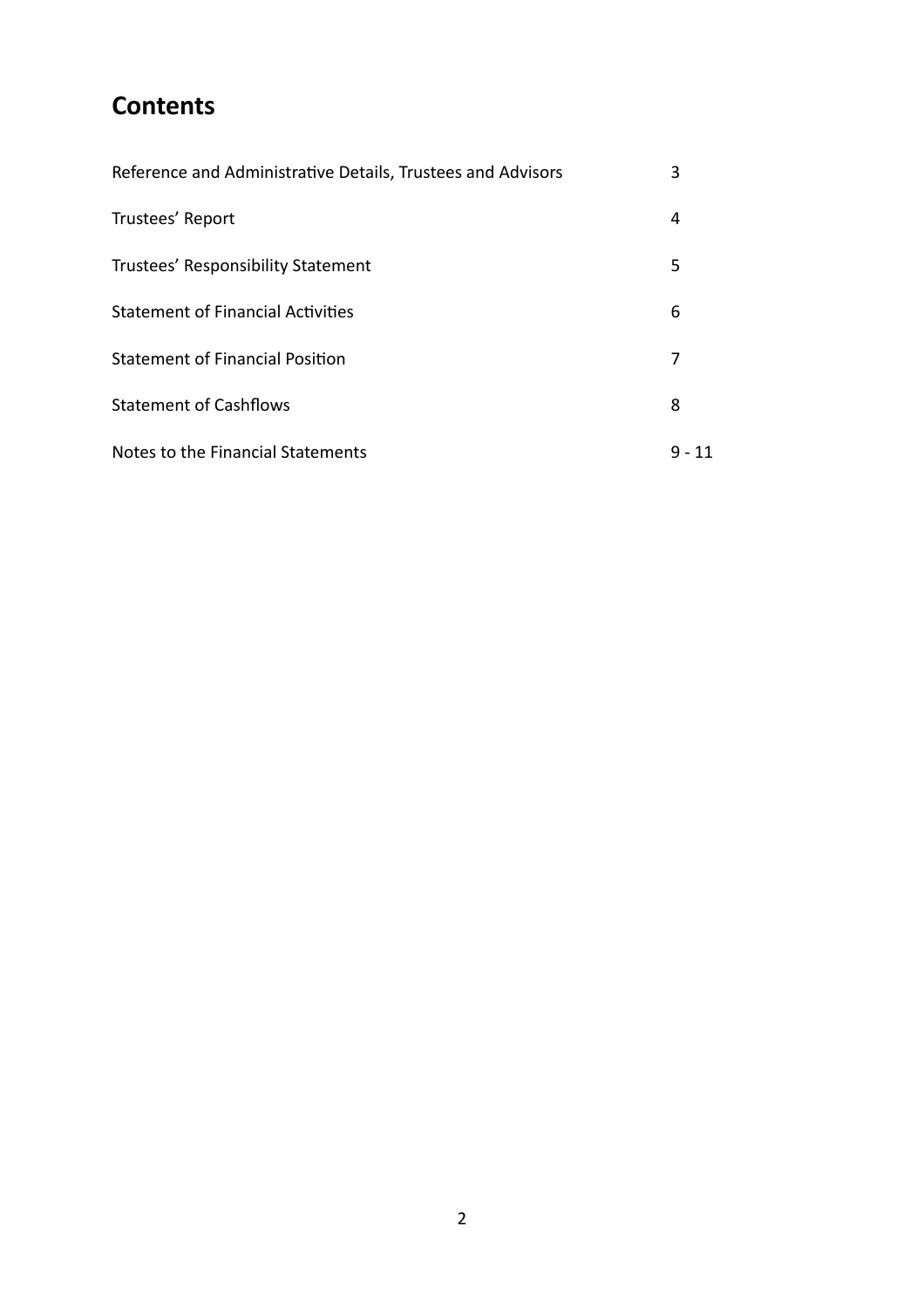### **Trustees**

Cathal Noonan Proinsias O'Tuama

## **Status**

East Cork Biodiversity Networking Programme and Clean Coasts Ballynamona are registered with Revenue as Voluntary Non-Profit Making Organisations

## **Revenue Tax Reference**

East Cork Biodiversity Networking Programme 3590092IH

Clean Coasts Ballynamona 3460559FH

### **Registered Address**

Gurrawn Ballydaheen Off Old Quarry Road Youghal Co Cork

### **Bankers**

An Post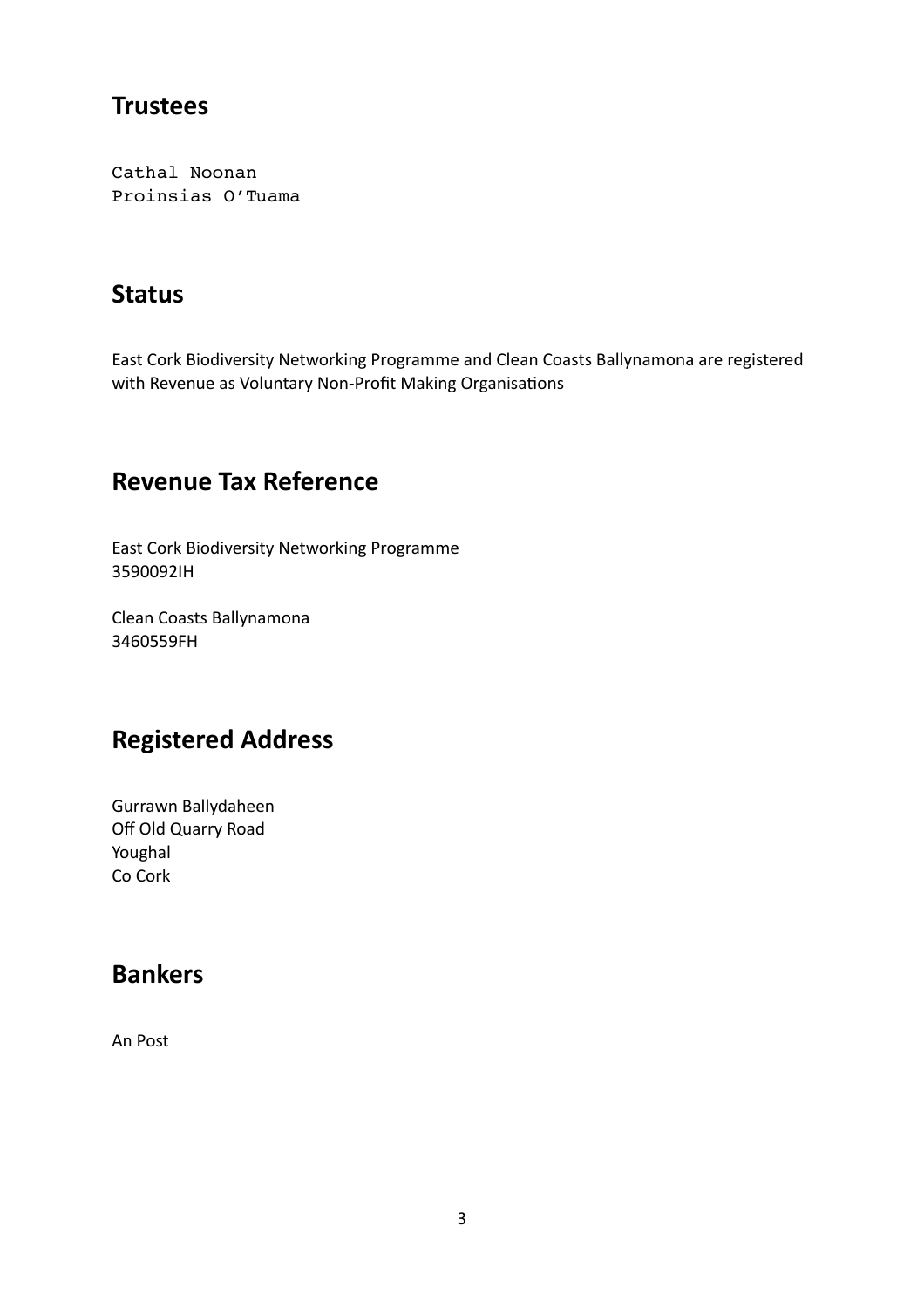## **Trustees' Report**

The Trustees present their report with the financial statements of East Cork Biodiversity Networking Programme & Clean Coasts Ballynamona for the 12 month period ended 31 December 2020.

#### **Structure, Governance and Management**

The organisation is registered as a Voluntary Non-Profit Making Organisation.

#### **Objectives and Activities**

The main object for which we are established is to engage and empower the general public on:

- the coastal care of our marine environment.
- to protect our diminishing biodiversity through meadow management and habitat creation on public and private land.

#### **Auditor**

The organisation is availing itself of the exemption provided for by Chapter 15 of Part 6 of the Companies Act 2014 and therefor has not appointed an auditor.

Proinsias O'Tuama Trustee **Trustee** 

<u>Carril Jomes</u>

20 November 2021 20 November 2021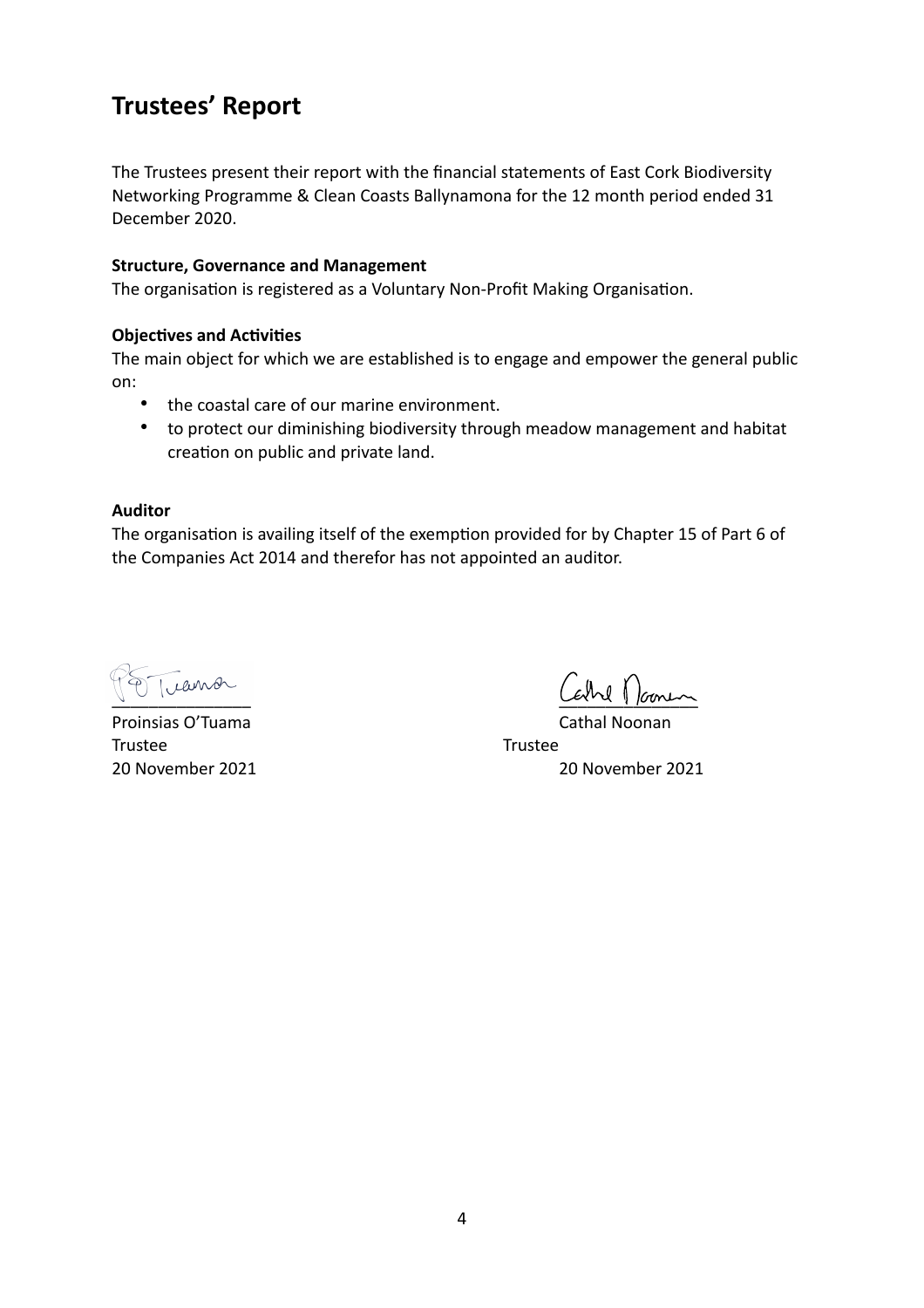## **Trustees' Responsibility Statement**

The trustees are responsible for preparing the Trustees' Report and the financial statements in accordance with Irish law and Regulations.

The Trustees' have elected to prepare the financial statements in accordance with the Companies Act 2014 and accounting standards issued by the Financial Reporting Council and promulgated by Chartered Accountants Ireland, including FRS 102 the Financial Reporting Standard applicable in the UK and Ireland (Generally Accepted Accounting Practice in Ireland) as modified by the Statement of Recommended Practice "Accounting and Reporting by Charities" effective 1 January 2015.

Under Company Law the trustees must not approve the financial statements unless they are satisfied that they give a true and fair view of the assets, liabilities and financial position of the company as at the end of the financial period, and of the profit or loss of the company for the financial period end, and otherwise comply with the Companies Act 2014.

In preparing these financial statements, the trustees are required to;

- Select suitable accounting policies and apply them consistently
- Make judgements and accounting estimates that are reasonable and prudent
- Observe the methods and principles of Charities SORP
- State whether the financial statements have been prepared in accordance with applicable accounting standards
- Prepare the accounts on the going concern basis unless it is inappropriate to presume that the company will continue in operation

The trustees are responsible for ensuring that the organisation keeps or causes to keep adequate accounting records which correctly record and explain the transactions of the company, enable at any time the assets, liabilities, financial position and profit or loss of the company to be determined with reasonable accuracy, and enable the financial statement to be audited. They are also responsible for safeguarding the assets of the organisation, and hence for taking reasonable steps for the prevention and detection of fraud and other irregularities.

ranon

Proinsias O'Tuama Trustee Trustee

 $Cevld \parallel \text{form}$ 

20 November 2021 20 November 2021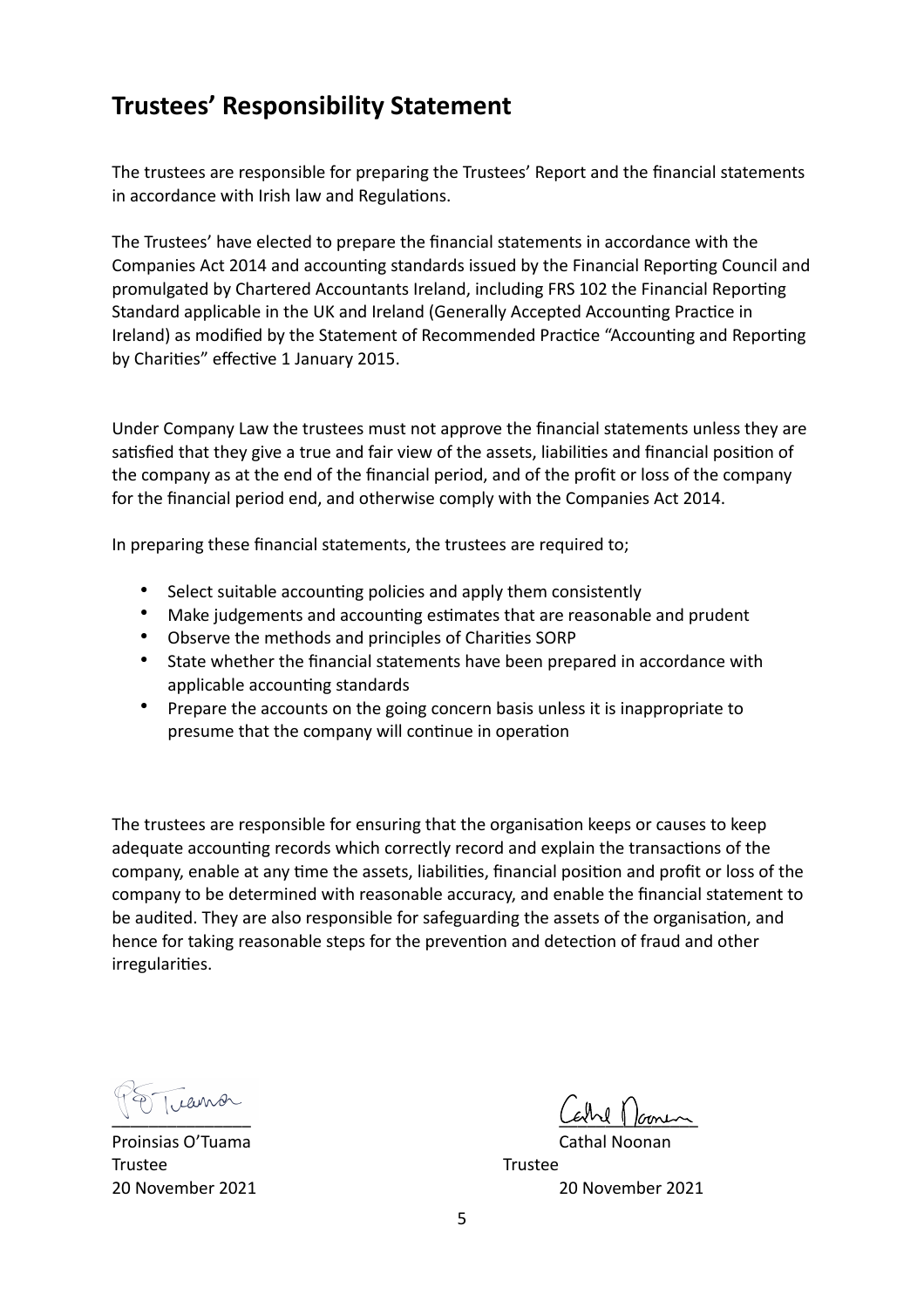# **Statement of Financial Activities 12 Month Period Ended 31 December 2020**

|                          |                | <b>Restricted</b><br><b>Funds</b> | <b>Unrestricted</b><br><b>Funds</b> | <b>Total Funds</b><br>2020 | <b>Total Funds</b><br>2019 |
|--------------------------|----------------|-----------------------------------|-------------------------------------|----------------------------|----------------------------|
|                          | <b>Note</b>    | €                                 | €                                   | €                          | €                          |
| Income                   | $\overline{2}$ | 44,609                            | 10,292                              | 55,901                     | 42,012                     |
| Expenditure              | 3              | 44,609                            | 14,676                              | 59,285                     | 41,897                     |
| Net Income               |                | 0                                 | (4, 384)                            | (4, 384)                   | 115                        |
| <b>Reconciliation of</b> |                |                                   |                                     |                            |                            |
| Funds brought            |                | 0                                 | 115                                 | 115                        | $\mathbf 0$                |
|                          |                |                                   |                                     |                            |                            |
| <b>Total Funds</b>       |                | 0                                 | (4, 269)                            | (4, 269)                   | 115                        |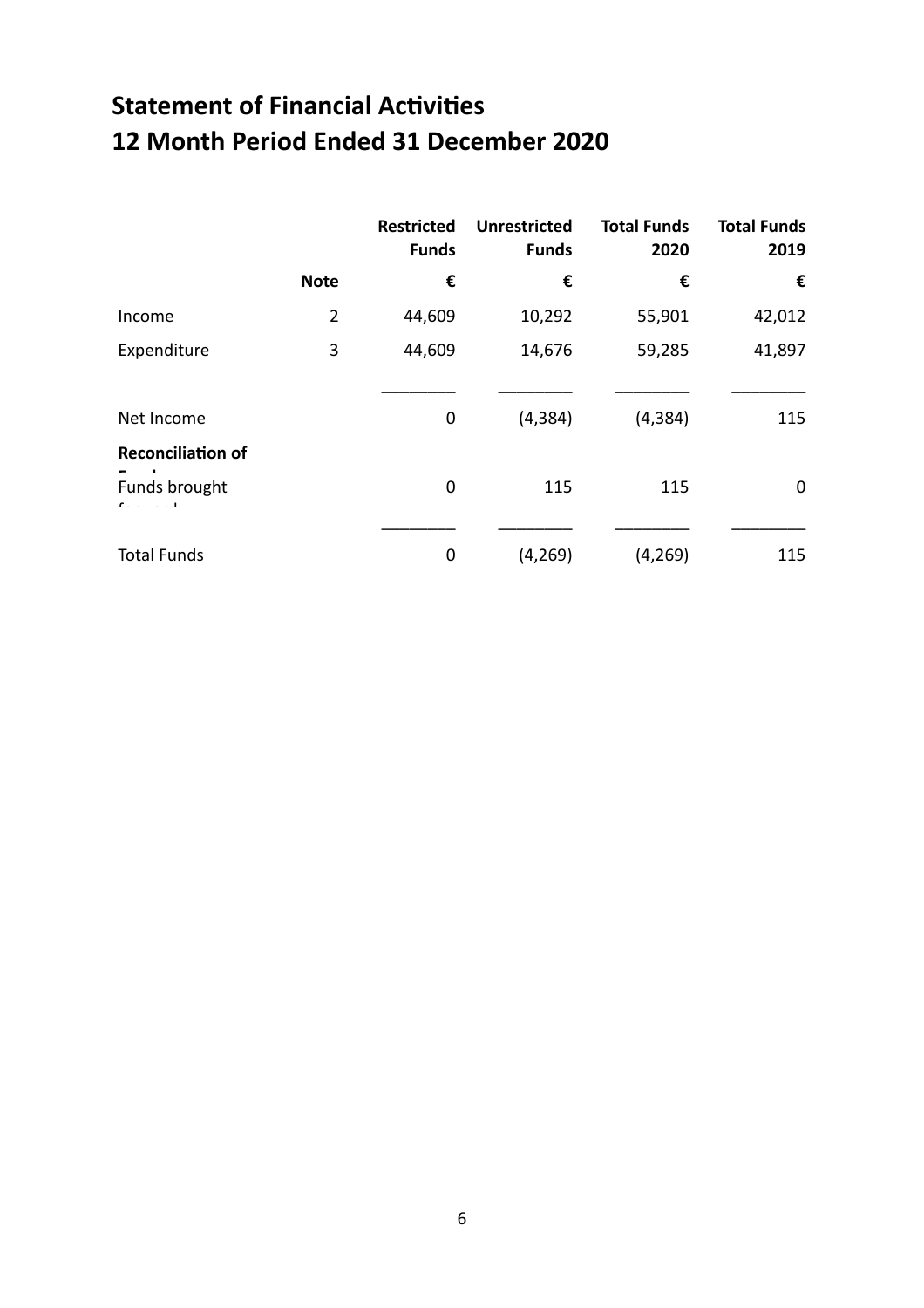# **Statement of Financial Position 31 October 2019**

|                                |            |           | 2020     |           | 2019        |
|--------------------------------|------------|-----------|----------|-----------|-------------|
|                                | <b>Not</b> | €         | €        | €         | €           |
| <b>Fixed Assets</b>            |            |           |          |           |             |
| Equipment                      | 4          |           | 29,599   |           | 38,750      |
| <b>Current Assets</b>          |            |           |          |           |             |
| Cash at Bank and in Hand       |            | 1,115     |          | 2,410     |             |
| <b>Current Liabilities</b>     |            |           |          |           |             |
| Creditors                      | 5          | (34, 983) |          | (41, 045) |             |
| <b>Net Current Liabilities</b> |            |           | (33,868) |           | (38, 635)   |
| <b>Net Assets</b>              |            |           | (4, 269) |           | <u> 115</u> |
|                                |            |           |          |           |             |
| <b>Programme Funds</b>         |            |           |          |           |             |
| <b>Unrestricted Funds</b>      |            |           | (4, 269) |           | <u> 115</u> |

Proinsias O'Tuama Cathal Noonan

 $Cevld$  from  $Cevld$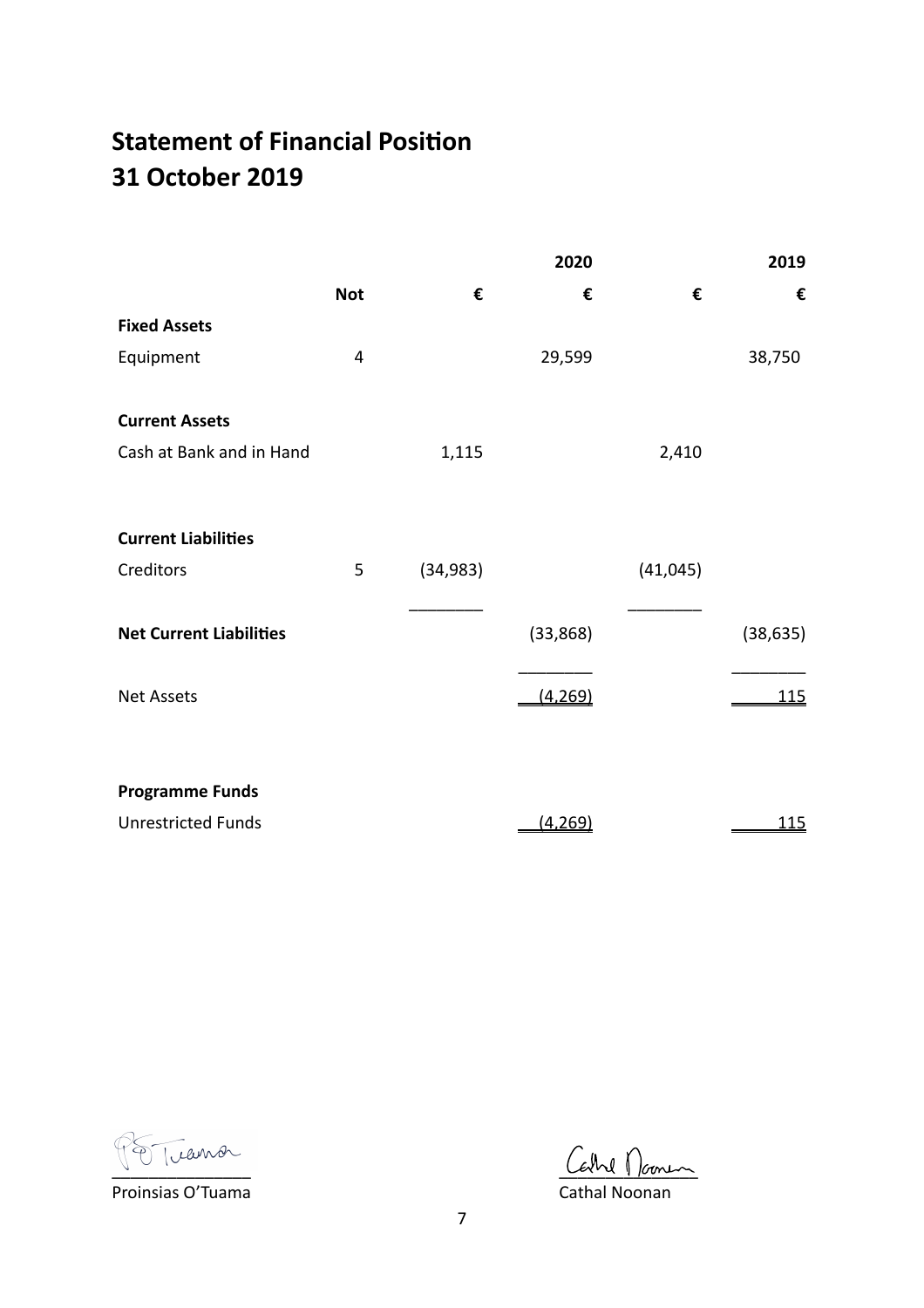Trustee Trustee

20 November 2021 20 November 2021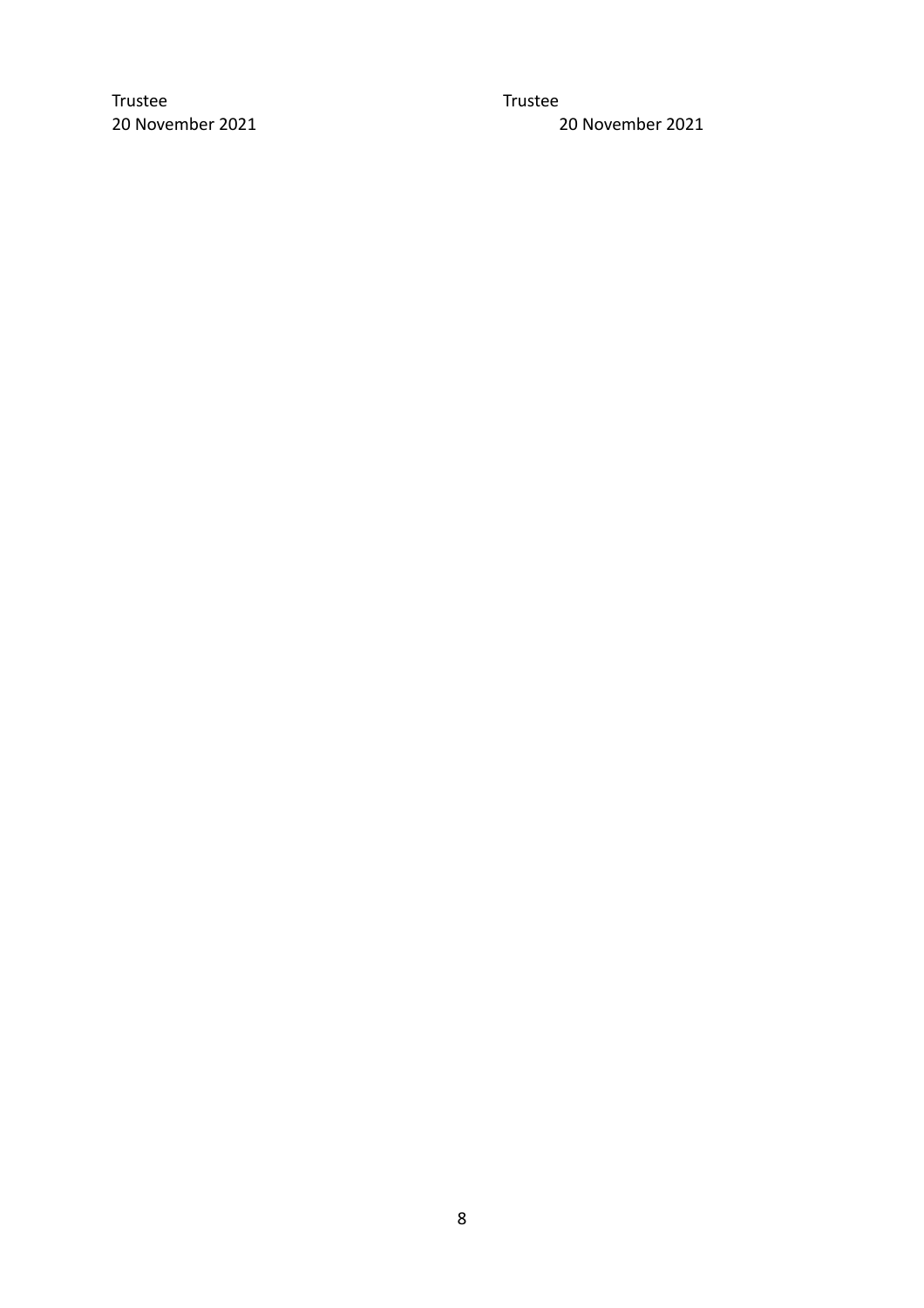# **Statement of Cash Flows**

|                                          |             | 2020    | 2019      |
|------------------------------------------|-------------|---------|-----------|
|                                          | <b>Note</b> | €       | €         |
| Net cash from operating activities       | 6           | (1,295) | 41,160    |
| Purchase of tangible fixed assets        |             | 0       | (38, 750) |
| Change in cash and cash equivalent       |             | (1,295) | 2,410     |
| Cash and cash equivalent brought forward |             | 2,410   | 0         |
| Cash and cash equivalent carried forward |             | 1,115   | 2,410     |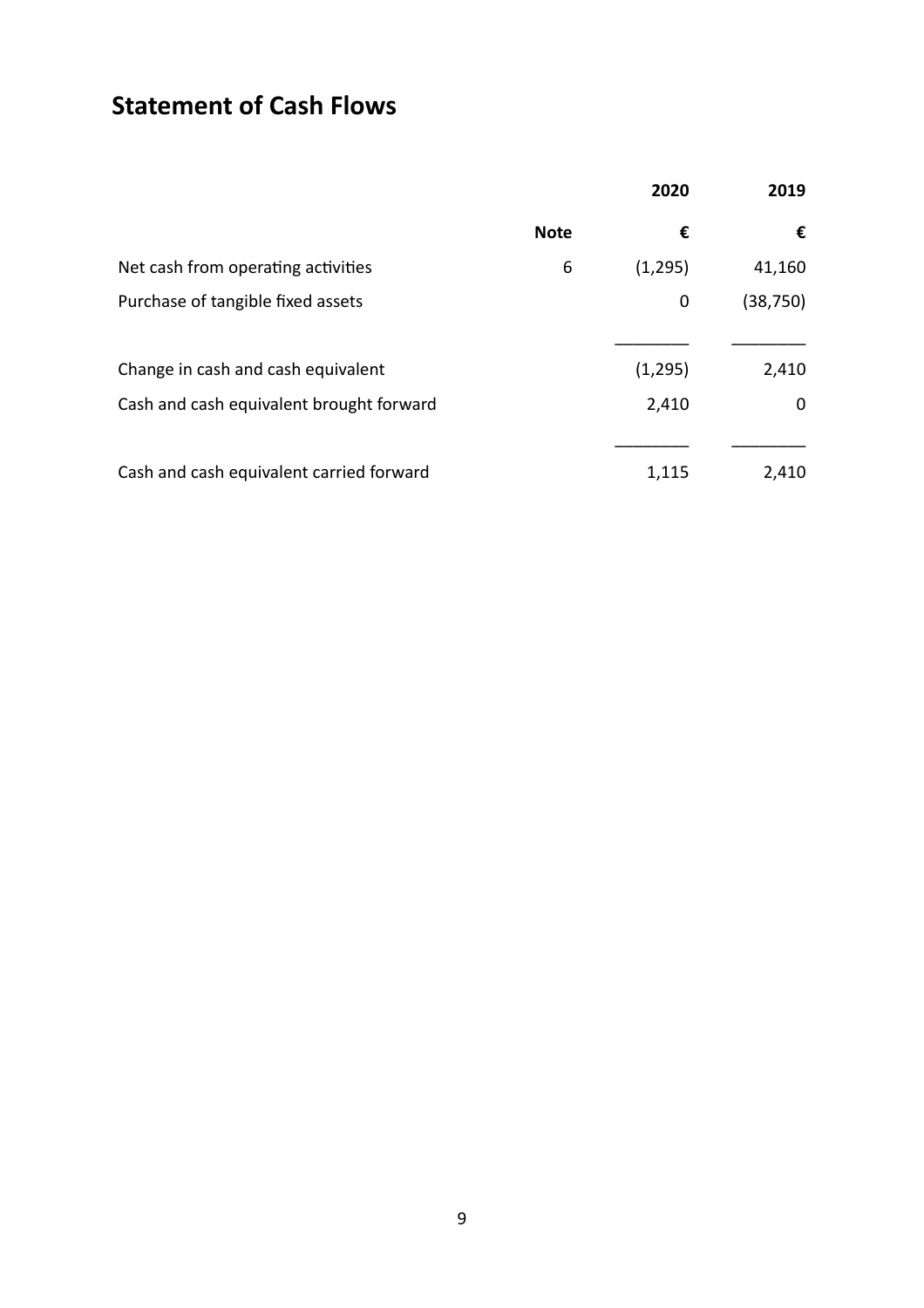# **Notes to the Financial Statements**

### **1** Accounting Policies

### **1.1 General Information**

These financial statements comprising the Statement of Financial Activities, the Statement of Financial Position, and the Statement of Cashflows and the related notes constitute the financial statements of East Cork Biodiversity Networking Programme and Clean Coasts Ballynamona for the 12 month period year ended 31 December 2019.

#### **1.2 Basis of preparation**

The financial statements have been prepared on the going concern basis, under the historical cost convention and in accordance with Accounting and Reporting by Charities: Statement of Recommended Practice applicable to community and voluntary organisations preparing their accounts in accordance with the Financial Reporting Standard applicable in the UK and Republic of Ireland (FRS102) (effective 1 January 2015) – (Charities SORP (FRS102)).

### **1.3 Going concern**

The financial statements are prepared on the going concern basis which assumes the entity will continue in operational existence for the foreseeable future.

#### **1.4 Income**

Income is recognised in the period in which it is receivable.

#### **1.4 Expenditure**

Expenditure is recognised once there is a legal or constructive obligation to transfer economic benefit to a third party and the amount of the obligation can be measured reliably.

#### **2 Income**

|                             | <b>Restricted</b><br><b>Funds</b> | Unrestricted<br><b>Funds</b> | <b>Total Funds</b><br>2020 | <b>Total Funds</b><br>2019 |
|-----------------------------|-----------------------------------|------------------------------|----------------------------|----------------------------|
|                             | €                                 | €                            | €                          | €                          |
| Grant Income                | 44,609                            | 0                            | 44,609                     | 40,427                     |
| <b>Donations and Prizes</b> | 0                                 | 10,292                       | 10,292                     | 1,595                      |

\_\_\_\_\_\_\_\_ \_\_\_\_\_\_\_\_ \_\_\_\_\_\_\_\_ \_\_\_\_\_\_\_\_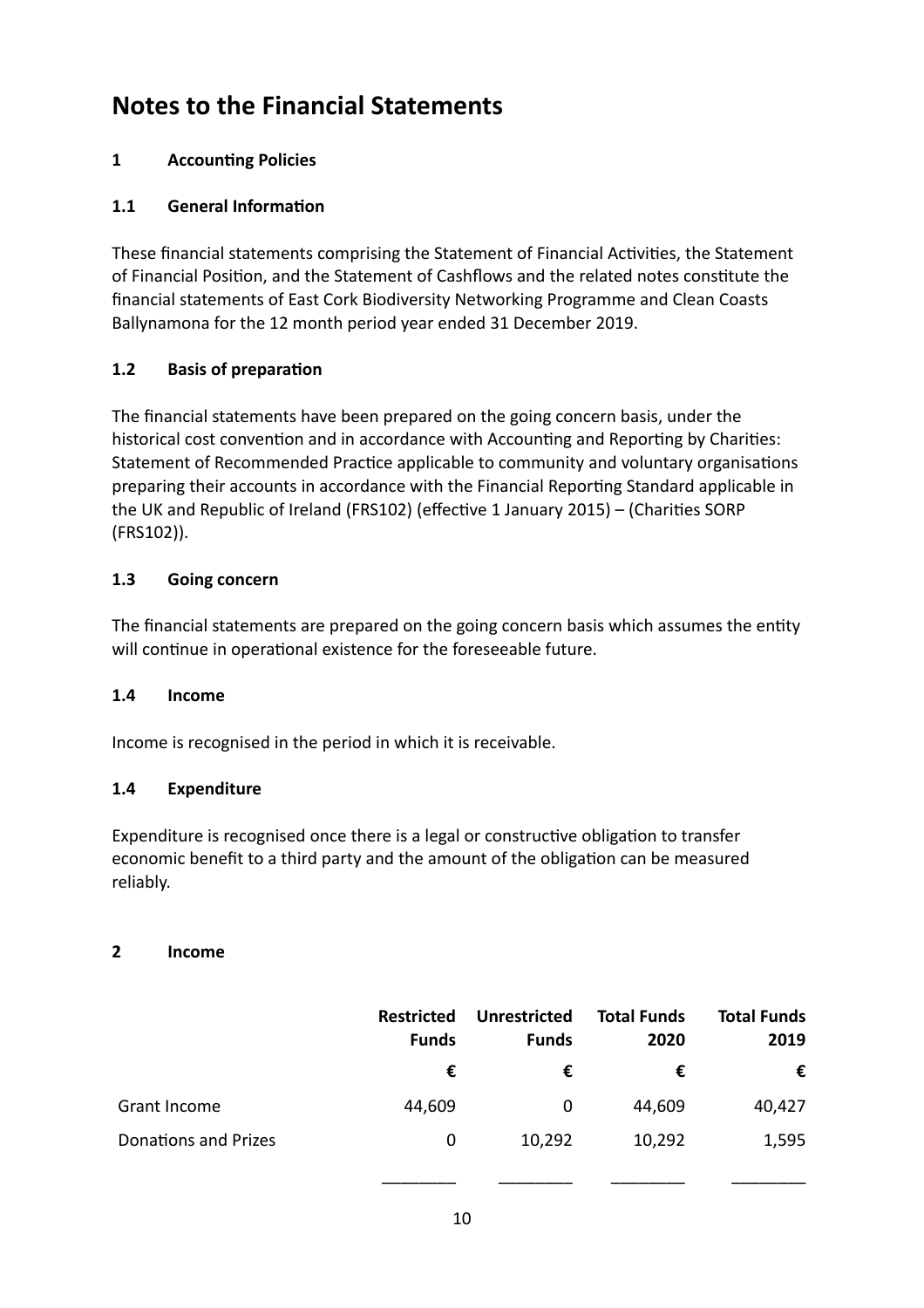# **Notes to the Financial Statements (continued)**

### **3 Expenditure**

|                                | 2020   | 2019        |
|--------------------------------|--------|-------------|
|                                | €      | €           |
| Equipment                      | 36,886 | 36,591      |
| Equipment Tax and Insurance    | 1,183  | 1,560       |
| Equipment Repair & Maintenance | 829    | 0           |
| Fuel                           | 1,981  | 581         |
| <b>Tidy Towns Expenditure</b>  | 2,638  | 577         |
| Internet & PR Costs            | 1,678  | 2,045       |
| <b>Meeting Expenses</b>        | 877    | 276         |
| <b>Books and Stationery</b>    | 892    | 115         |
| Bank Interest & Charges        | 2,918  | 69          |
| Security                       | 67     | 60          |
| Miscellaneous                  | 185    | 23          |
| Depreciation                   | 9,151  | $\mathbf 0$ |
|                                | 59,285 | 41,897      |

### **4 Tangible Fixed Assets**

|                                  | <b>Equipment &amp;</b> | <b>Total</b> |
|----------------------------------|------------------------|--------------|
|                                  | <b>Machinery</b>       |              |
|                                  | €                      | €            |
| Balance as at 1 January 2020     | 38,750                 | 38,750       |
| Additions                        | 0                      | $\mathbf 0$  |
|                                  | 38,750                 | 38,750       |
| <b>Depreciation</b>              |                        |              |
| Balance as 1 January 2020        | 0                      | 0            |
| Depreciation charge for the year | 9,151                  | 9,151        |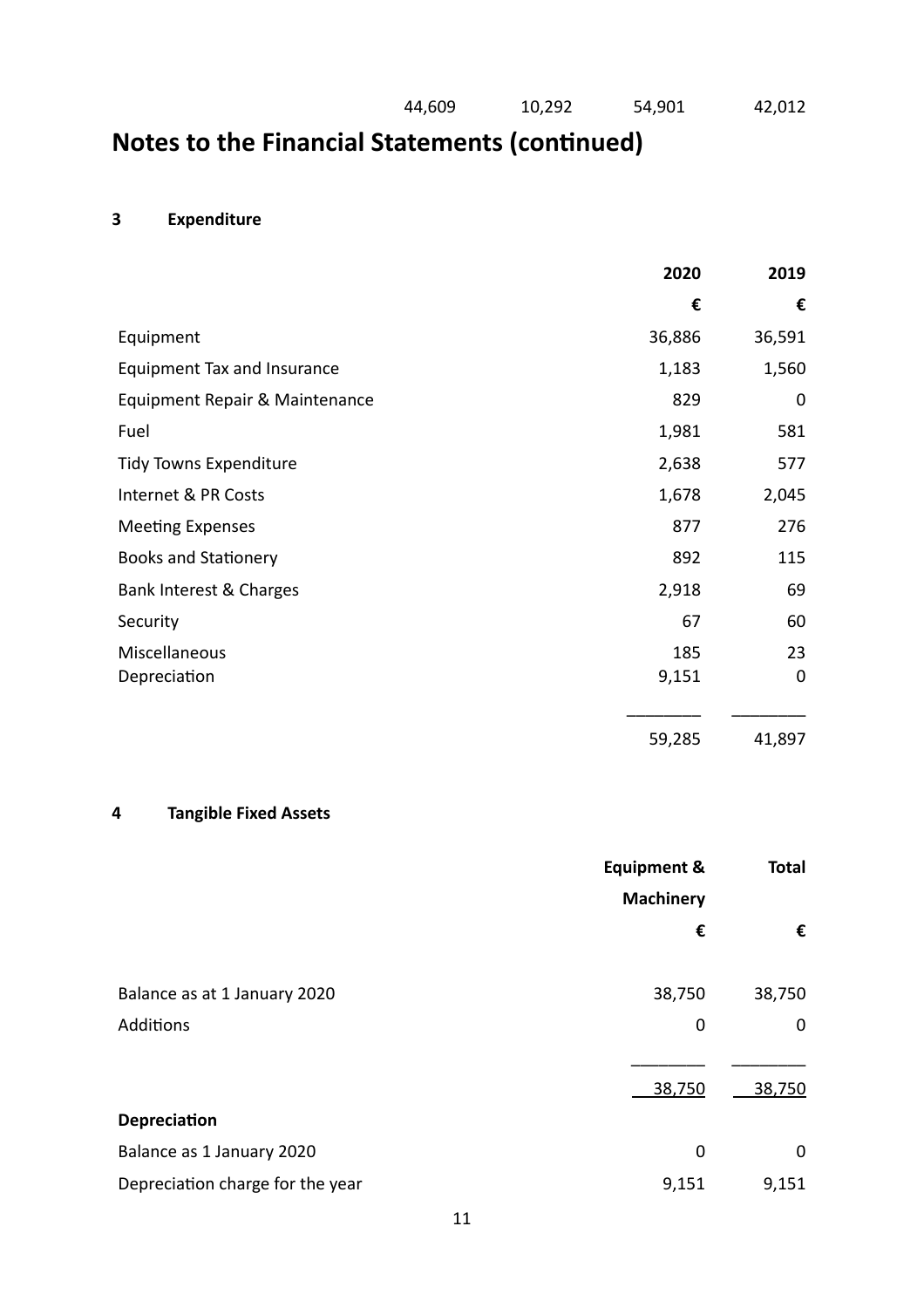| Balance as at 31 December 2020  | 9.151 | 9,151                               |
|---------------------------------|-------|-------------------------------------|
| Net book value 31 December 2020 |       | <u>__29,599</u> ___ <u>__38,750</u> |

\_\_\_\_\_\_\_\_ \_\_\_\_\_\_\_\_